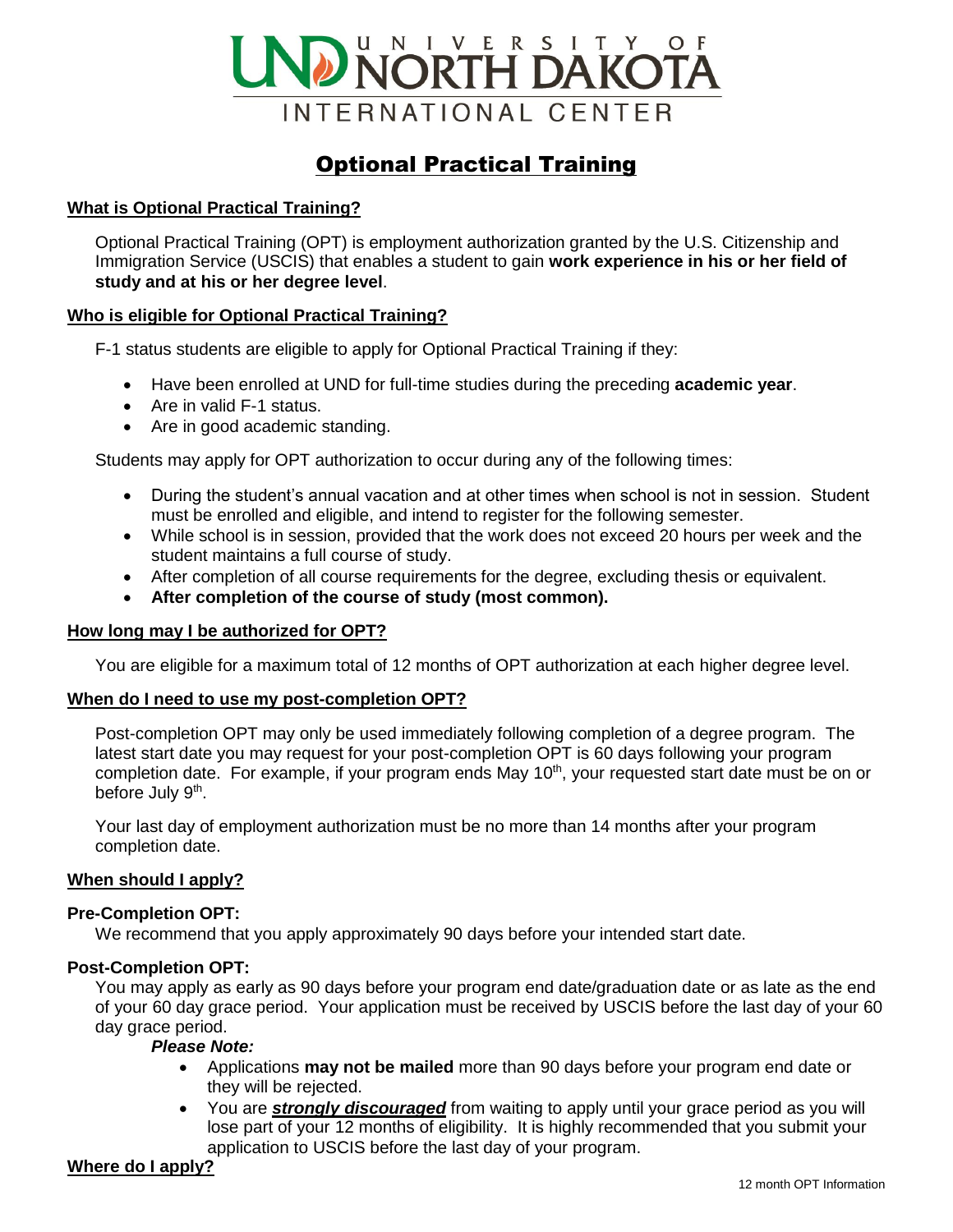You must process your application with an International Student Advisor at the Office of International Programs. After you complete the application process at the OIP, your application materials will be submitted to the USCIS Nebraska Service Center for review.

# **Do I need a job offer to apply?**

You do not need to have a job offer at the time of application.

## **When can I start working?**

You may not start working until you have received your Employment Authorization Document (EAD) from USCIS AND the start date on your EAD has arrived.

## **How long will it take to get my EAD?**

Generally, it takes about 90 days for an OPT application to be approved, though it could take longer at certain times. As you are making your post-graduation plans, be sure to have a plan for how you will cover expenses while you wait for your authorization to begin. Also, be sure that your future employer knows that you may not begin working until you have your card.

#### **What are the employment requirements while I am on OPT?**

## **Pre-Completion OPT:**

You must be employed in a position that is directly related to your field of study. The number of hours of work per week may not exceed 20 hours unless it is OPT during a break period or you are a graduate student who has completed all coursework except the thesis or dissertation.

## **Post-Completion OPT:**

You must be employed during your OPT authorization, working at least 20 hours per week in a job that is directly related to your field of study.

## *What constitutes employment?*

- a) Paid employment: Must work for at least 20 hours per week
- b) Short-term employment (performing artist): Must maintain a list of all gigs, including dates, duration, client, address
- c) Work-for-hire employment (Consultant): In this case, services are based on a contractual basis rather than an employer relationship. Student must maintain a list of all contracts, including dates, duration, client, and address.
- d) Self-employed: Must have proof of a proper business license and work full-time. In addition, the student must show that s/ he is actively engaged in business directly related to his/ her degree program.
- e) Employment through an agency: Student must provide evidence of an average workload of 20 hours per week.
- f) Unpaid employment: Must work at least 20 hours per week. Student's employer must provide evidence that s/ he works at least 20 hours per week directly related to his/ her degree program.

# *How do I document that I am employed?*

You must notify the Office of International Programs of any changes to your employment within 10 days of the change. You should send the following information to [und.internationalstudentadv@email.und.edu:](mailto:und.internationalstudentadv@email.und.edu)

- 1. Name and address of your employer
- 2. Job title
- 3. Contact information for your direct supervisor
- 4. Start date of the employment
- 5. Number of hours per week (approximately) that you are working

Upon departure from a job, you must notify the International Student Advisor that you are no longer employed in that position.

We recommend maintaining evidence for each job in your personal files. You should maintain a list of all positions held. The list should include: position title, position description, and duration, as well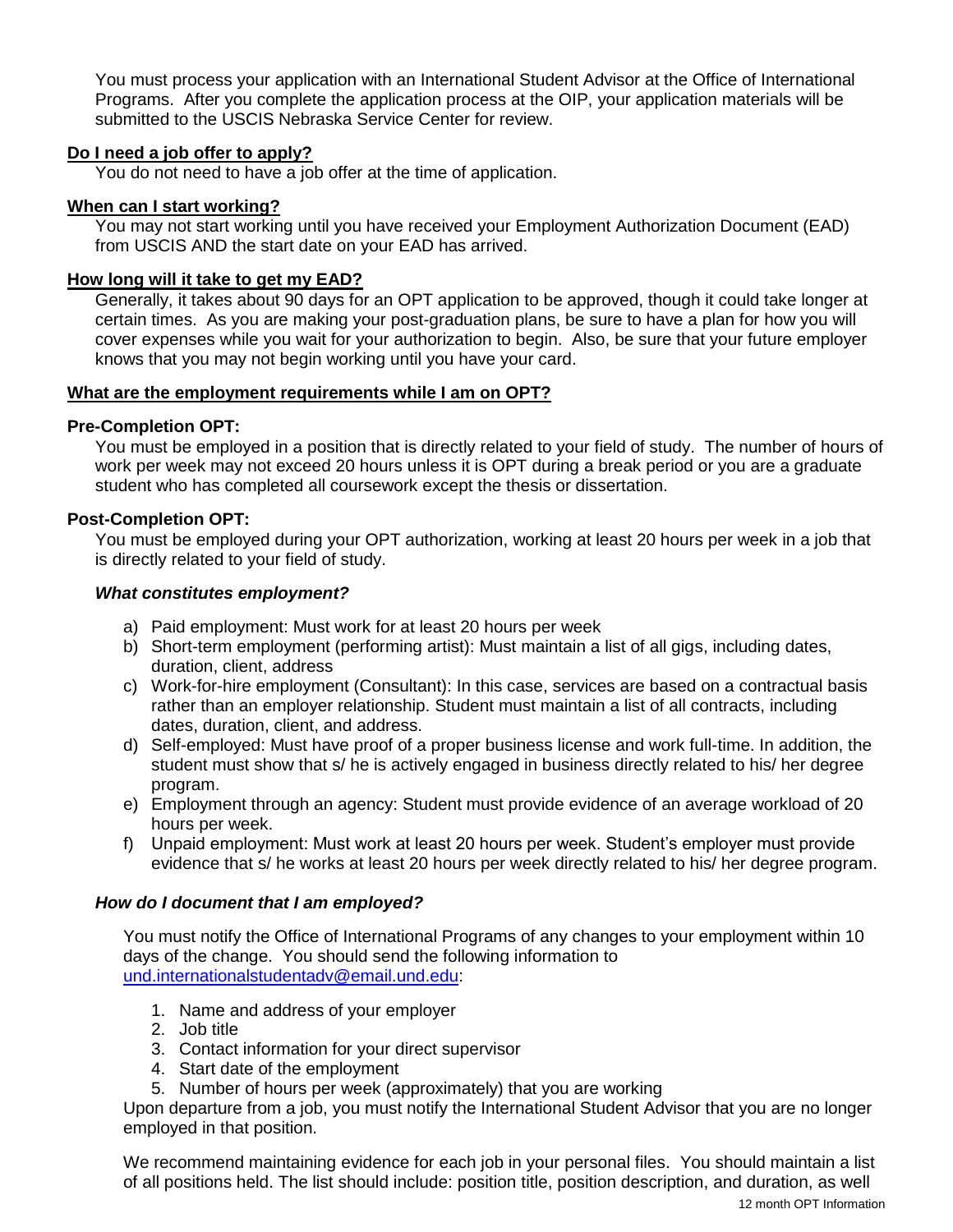as contact information of the employer or supervisor. If your job description does not clearly relate to degree program, you should obtain a letter from the employer or supervisor explaining how your degree is related to the position.

## *How long can a student on post-completion OPT be unemployed?*

Students on post-completion OPT may be unemployed for a cumulative maximum of 90 calendar days during the 12 months of authorization.

## *What counts toward the 90 days of unemployment?*

Every day you are without a job counts towards the 90 days with one exception. If you are moving from one job to another and the gap is 10 days or shorter, then this period will not be calculated towards the time spent unemployed.

## *What are the consequences of exceeding the period of unemployment?*

If you have not found employment while on post-completion OPT you will be considered to be out of status, unless you have taken one of the following actions:

- a) Applied for a new program of study to continue your education in the United States by a change of level or transferring to another school
- b) Departed the United States
- c) Taken action to change to a new authorized status in the United States (e.g. H1 or Permanent Resident)

#### **May I travel internationally while I am on OPT?**

You may travel outside the United States while you are on OPT. In order to re-enter, you must have all of the following:

- 1. Form I-20 signed within the last six months
- 2. Passport valid at least six months into the future
- 3. Valid F-1 visa\*
- 4. Employment Authorization Document
- 5. Letter from your current or future employer confirming that you have OPT-eligible employment in the U.S

You will not be allowed to re-enter the United States if you do not have proof of employment.

*\*If your F-1 visa has expired you will need to apply for a new F-1 visa before returning to the United States. Please talk*  with an International Student Advisor before you make your travel plans as applying for a new F-1 visa during OPT can be *extremely difficult.*

#### **May I study while I am on post-completion OPT?**

You may study on an informal basis (not pursuing a degree or other academic objective). If you begin a new degree program, your I-20 will need to be updated to reflect that change and the remainder of your OPT will automatically be cancelled.

#### **Do I need to remain in contact with the Office of International Programs while I am on postcompletion OPT?**

Yes! During the OPT authorization period, you are still in F-1 status. You must report the following to the International Student Advisor within 10 days of a change:

- 1. Change in your physical address or your email address
- 2. Change in your employment status or your employer
- 3. Change of immigration status (e.g. change to H1 or to permanent residency)
- 4. Early termination of OPT and departure from the U.S.